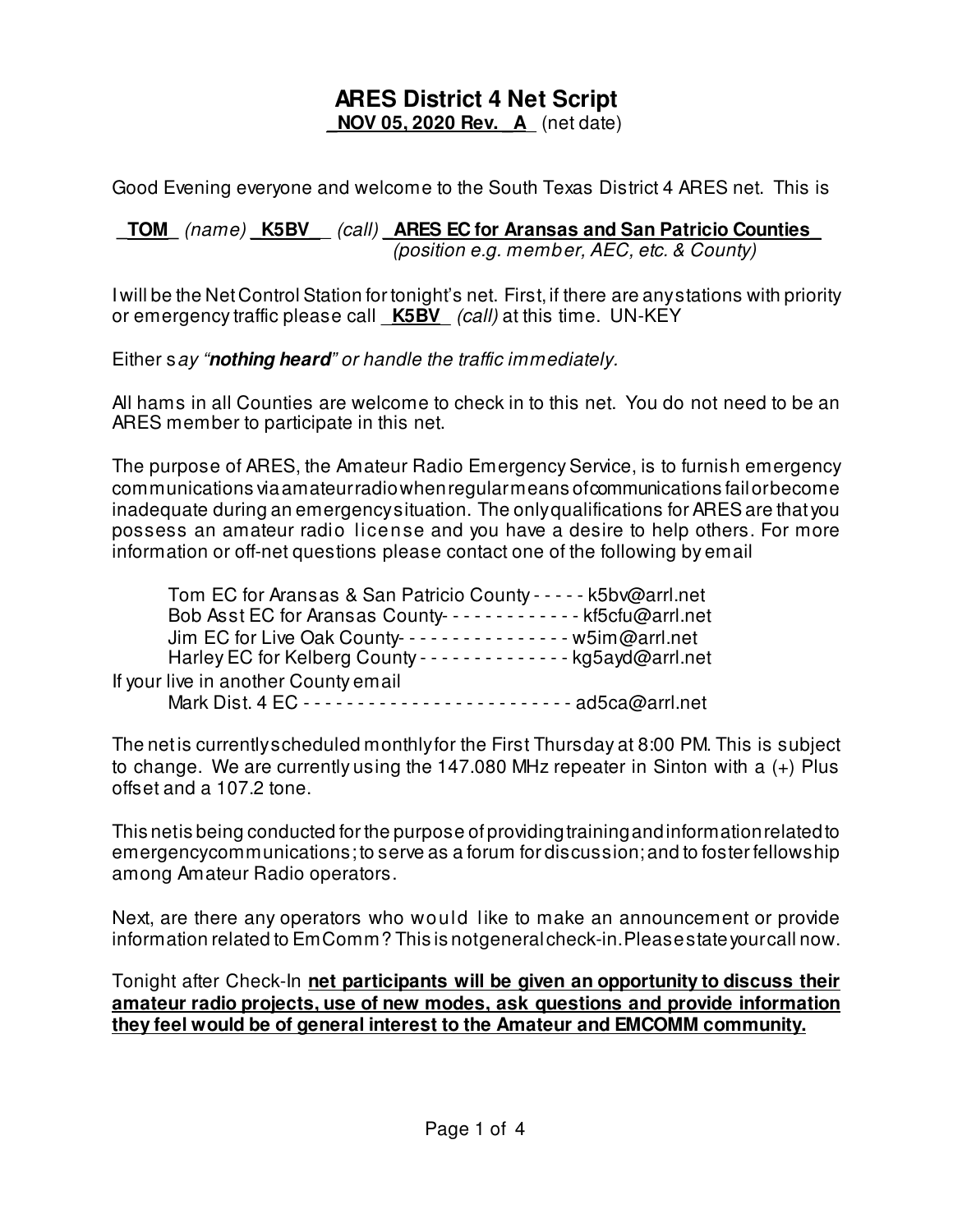For Check-In, if the frequency has been clear a second or two s-l-o-w-y give your FCC call sign using ITU phonetics spoken clearly and slowly. Stating your name as well will be appreciated. UNKEY Writing calls down takes a moment so allow a couple of seconds and keep checking in. Calls will be reviewed for clarifications, errors and missed calls. Please check-in with **K5BV** (Call) now.

(note these actions)

- $\bullet$  read each call back,
- $\bullet$  ask for corrections
- $\bullet$  ask for additional check-ins

Tonight's material **on sharing activities, I'll begin and then go down the check-in log.**

**(Go To Page 4)**

(after)

Are there any more check-ins?

Now I'll go down the check-in log for comments, suggestions, questions.

## **BEFORE CLOSING**

Final call for check-ins. Additional stations for the net please check-in now with **\_K5BV\_** (your call).

(again note these actions)

- $\bullet$  read each call back,
- $\bullet$  ask for corrections
- $\bullet$  ask for comments

THIS IS NET. We had XX check-ins tonight. Thank you all for joining the ARES net tonight, and thanks to the repeater owners and maintaineers for the use of these fine repeaters. I am now closing the net and returning these repeaters back to normal amateur radio use. Stations may remain on frequency to make additional QSOs. Net Control **K5BV** (your call) Out.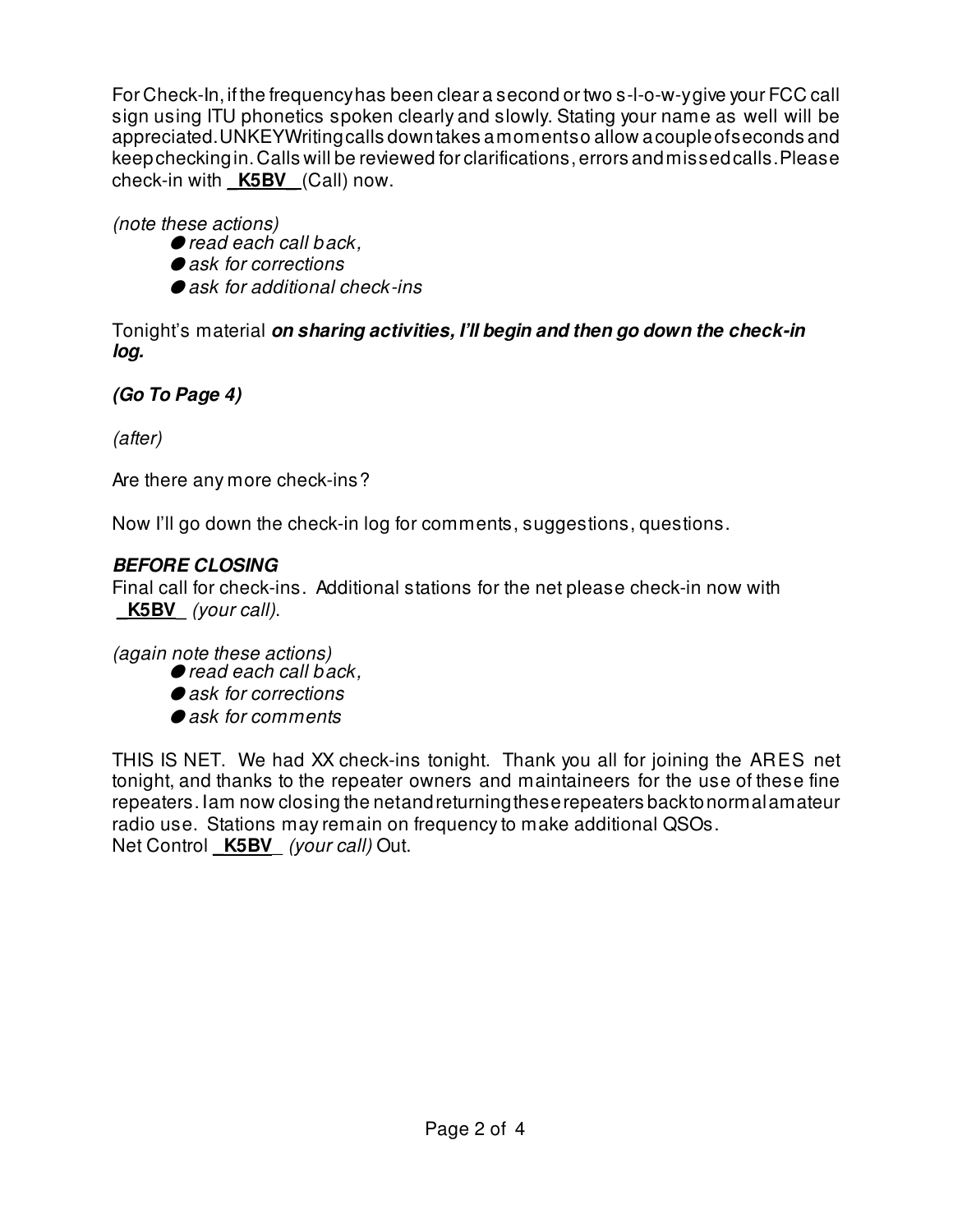| <b>FCC CALL</b>                                                                                                                                                                                                                                                                                                                                                                                | <b>NAME</b>                                                                                                           | DATE 11 - 05 - 2020                                                                                |
|------------------------------------------------------------------------------------------------------------------------------------------------------------------------------------------------------------------------------------------------------------------------------------------------------------------------------------------------------------------------------------------------|-----------------------------------------------------------------------------------------------------------------------|----------------------------------------------------------------------------------------------------|
| 01 K5BV                                                                                                                                                                                                                                                                                                                                                                                        |                                                                                                                       | $\overline{\phantom{a}}$ TOM $\overline{\phantom{a}}$ $\overline{\phantom{a}}$ (ENTER NET CONTROL) |
| $\begin{picture}(180,10) \put(0,0){\line(1,0){10}} \put(10,0){\line(1,0){10}} \put(10,0){\line(1,0){10}} \put(10,0){\line(1,0){10}} \put(10,0){\line(1,0){10}} \put(10,0){\line(1,0){10}} \put(10,0){\line(1,0){10}} \put(10,0){\line(1,0){10}} \put(10,0){\line(1,0){10}} \put(10,0){\line(1,0){10}} \put(10,0){\line(1,0){10}} \put(10,0){\line($                                            |                                                                                                                       |                                                                                                    |
| 03                                                                                                                                                                                                                                                                                                                                                                                             |                                                                                                                       |                                                                                                    |
| $\begin{picture}(150,10) \put(0,0){\dashbox{00}} \put(15,0){\circle{10}} \put(15,0){\circle{10}} \put(15,0){\circle{10}} \put(15,0){\circle{10}} \put(15,0){\circle{10}} \put(15,0){\circle{10}} \put(15,0){\circle{10}} \put(15,0){\circle{10}} \put(15,0){\circle{10}} \put(15,0){\circle{10}} \put(15,0){\circle{10}} \put(15,0){\circle{10}} \put(15,0){\circle{10}} \put(15,0){\circle{1$ | <u> 1989 - Johann John Stone, markin film yn y brening yn y brening yn y brening yn y brening y brening yn y bre</u>  |                                                                                                    |
|                                                                                                                                                                                                                                                                                                                                                                                                |                                                                                                                       |                                                                                                    |
|                                                                                                                                                                                                                                                                                                                                                                                                |                                                                                                                       |                                                                                                    |
|                                                                                                                                                                                                                                                                                                                                                                                                |                                                                                                                       |                                                                                                    |
|                                                                                                                                                                                                                                                                                                                                                                                                |                                                                                                                       |                                                                                                    |
|                                                                                                                                                                                                                                                                                                                                                                                                |                                                                                                                       |                                                                                                    |
| $\begin{tabular}{c} 10 & \hspace{1.5cm} \rule{1.5cm}{0.1cm} \rule{2.5cm}{0.1cm} \rule{2.5cm}{0.1cm} \rule{2.5cm}{0.1cm} \rule{2.5cm}{0.1cm} \rule{2.5cm}{0.1cm} \rule{2.5cm}{0.1cm} \rule{2.5cm}{0.1cm} \rule{2.5cm}{0.1cm} \rule{2.5cm}{0.1cm} \rule{2.5cm}{0.1cm} \rule{2.5cm}{0.1cm} \rule{2.5cm}{0.1cm} \rule{2.5cm}{0.1cm} \rule{2.5cm}{0.1cm} \rule{2$                                   |                                                                                                                       |                                                                                                    |
|                                                                                                                                                                                                                                                                                                                                                                                                | the control of the control of the control of the control of the control of the control of                             |                                                                                                    |
| $12 \underline{\hspace{1.5cm}}$                                                                                                                                                                                                                                                                                                                                                                |                                                                                                                       |                                                                                                    |
| $\begin{picture}(20,10) \put(0,0){\dashbox{0.5}(5,0){ }} \put(15,0){\circle{10}} \put(15,0){\circle{10}} \put(15,0){\circle{10}} \put(15,0){\circle{10}} \put(15,0){\circle{10}} \put(15,0){\circle{10}} \put(15,0){\circle{10}} \put(15,0){\circle{10}} \put(15,0){\circle{10}} \put(15,0){\circle{10}} \put(15,0){\circle{10}} \put(15,0){\circle{10}} \put(15,0){\circle{10}} \put(15,0$    |                                                                                                                       |                                                                                                    |
| $\begin{tabular}{c} 14 \end{tabular}$                                                                                                                                                                                                                                                                                                                                                          | <u> 2000 - Jan James James Jan James James Jan James James Jan James James Jan Jan James James Jan Jan Jan Jan Ja</u> |                                                                                                    |
|                                                                                                                                                                                                                                                                                                                                                                                                |                                                                                                                       |                                                                                                    |
| $\begin{picture}(20,10) \put(0,0){\dashbox{0.5}(5,0){ }} \put(15,0){\circle{10}} \put(15,0){\circle{10}} \put(15,0){\circle{10}} \put(15,0){\circle{10}} \put(15,0){\circle{10}} \put(15,0){\circle{10}} \put(15,0){\circle{10}} \put(15,0){\circle{10}} \put(15,0){\circle{10}} \put(15,0){\circle{10}} \put(15,0){\circle{10}} \put(15,0){\circle{10}} \put(15,0){\circle{10}} \put(15,0$    |                                                                                                                       |                                                                                                    |
| $\begin{array}{c} \n 17 \end{array}$                                                                                                                                                                                                                                                                                                                                                           |                                                                                                                       |                                                                                                    |
|                                                                                                                                                                                                                                                                                                                                                                                                |                                                                                                                       |                                                                                                    |
| $\begin{picture}(20,10)(-0.0,0) \put(0,0){\line(1,0){10}} \put(15,0){\line(1,0){10}} \put(15,0){\line(1,0){10}} \put(15,0){\line(1,0){10}} \put(15,0){\line(1,0){10}} \put(15,0){\line(1,0){10}} \put(15,0){\line(1,0){10}} \put(15,0){\line(1,0){10}} \put(15,0){\line(1,0){10}} \put(15,0){\line(1,0){10}} \put(15,0){\line(1,0){10}} \put(15$                                               |                                                                                                                       |                                                                                                    |
| $20 \begin{tabular}{l} \hline \rule{0.2cm}{0.1cm} \rule{0.2cm}{0.1cm} \rule{0.2cm}{0.1cm} \rule{0.2cm}{0.1cm} \rule{0.2cm}{0.1cm} \rule{0.2cm}{0.1cm} \rule{0.2cm}{0.1cm} \rule{0.2cm}{0.1cm} \rule{0.2cm}{0.1cm} \rule{0.2cm}{0.1cm} \rule{0.2cm}{0.1cm} \rule{0.2cm}{0.1cm} \rule{0.2cm}{0.1cm} \rule{0.2cm}{0.1cm} \rule{0.2cm}{0.1cm} \rule{0.2cm}{0.1cm$                                  |                                                                                                                       |                                                                                                    |
|                                                                                                                                                                                                                                                                                                                                                                                                |                                                                                                                       |                                                                                                    |
|                                                                                                                                                                                                                                                                                                                                                                                                |                                                                                                                       |                                                                                                    |
| 23                                                                                                                                                                                                                                                                                                                                                                                             |                                                                                                                       |                                                                                                    |
| $24 \begin{tabular}{l} \hline \rule{0.2cm}{0.1cm} \rule{0.2cm}{0.1cm} \rule{0.2cm}{0.1cm} \rule{0.2cm}{0.1cm} \rule{0.2cm}{0.1cm} \rule{0.2cm}{0.1cm} \rule{0.2cm}{0.1cm} \rule{0.2cm}{0.1cm} \rule{0.2cm}{0.1cm} \rule{0.2cm}{0.1cm} \rule{0.2cm}{0.1cm} \rule{0.2cm}{0.1cm} \rule{0.2cm}{0.1cm} \rule{0.2cm}{0.1cm} \rule{0.2cm}{0.1cm} \rule{0.2cm}{0.1cm$                                  |                                                                                                                       |                                                                                                    |
| $25$                                                                                                                                                                                                                                                                                                                                                                                           |                                                                                                                       |                                                                                                    |
|                                                                                                                                                                                                                                                                                                                                                                                                |                                                                                                                       |                                                                                                    |